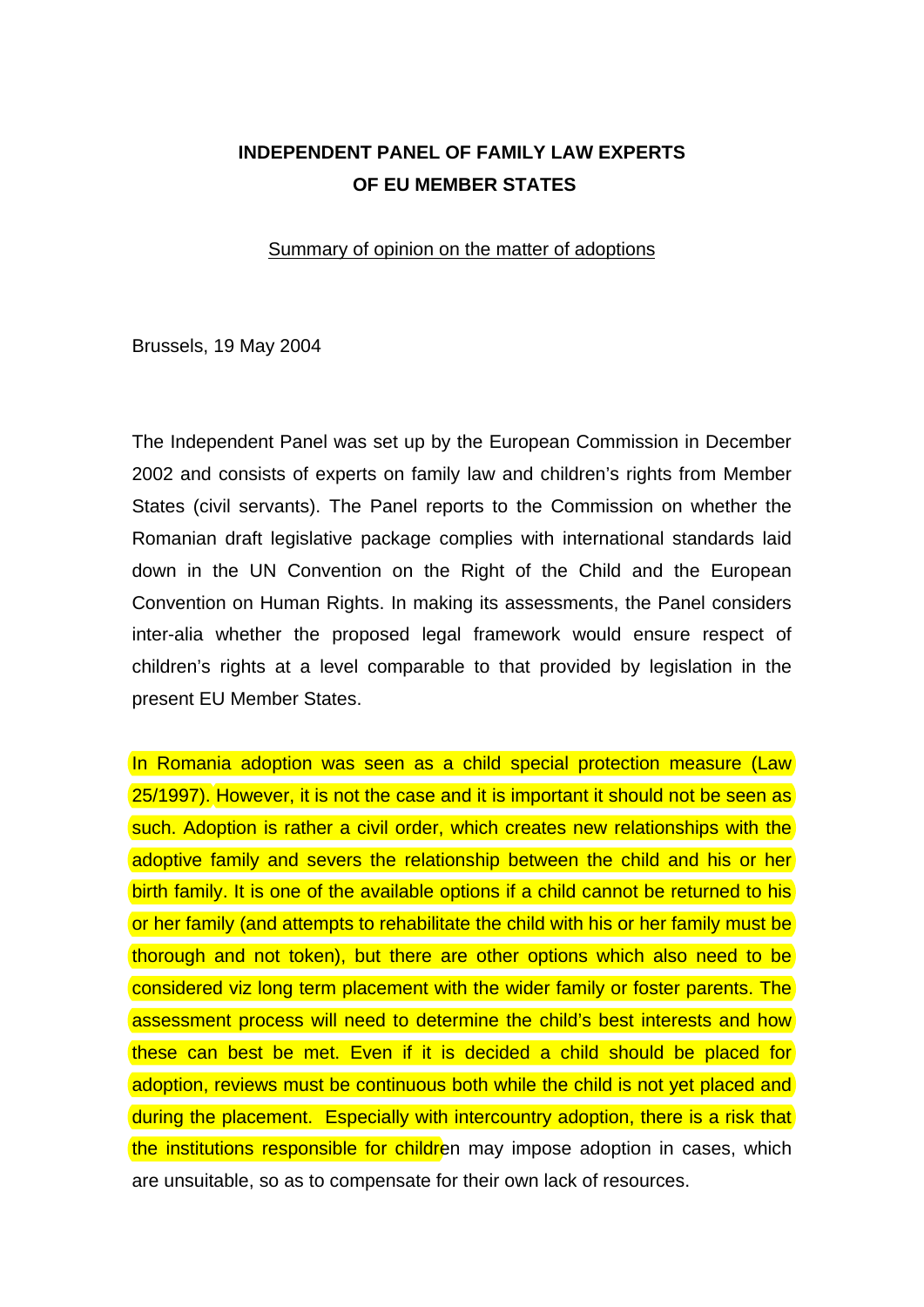In this context it is important to recall that according to Article 20 of the UN Convention on the Rights of the Child, States Parties shall ensure alternative care to children who are deprived of their family environment. This provision goes further giving examples of different types of alternative care, like for example foster placement, placement in institutions suitable for the care of children or adoption. This enumeration does not imply that adoption is to be regarded as a "special protection measure" of a similar nature to the other ones. It does neither favour one option to the others. The aim of Article 20 is to give States Parties the spectrum of some possible solutions for children deprived of their family environment – and one of these possibilities is adoption, which is regulated in more depth under Article 21 of the UN Convention.

Intercountry adoption is a very last resort and should only be considered if any suitable means of foster, adoptive or residential care cannot be found in the country of origin of the child and only if it is manifestly in the best interests of the child. It must be clear that residential care comes also before (intercountry) adoption – see article 21(b) of the UN Convention on the Rights of the Child.

The reasons and motivation for intercountry adoption should be clearly stated in the law. In this respect it is also of importance that there should not be other ways to avoid the new regime on intercountry adoptions. Examples of how the new law and system can be prevented from working properly are: recognition of a child by a foreign (married) man of a Romanian child of which he clearly is not the father. Another example would be to consider a poor and/or minor Romanian mother not able to raise her child with as a consequence that the child will be available for adoption in Romania or even for intercountry adoption.

There is also concern about the 5.400 children who the Romanian Adoption Committee apparently has on the list of children approved for adoption. Clarification is required on what is happening to those children now and whether their cases are being reviewed. It would be unacceptable for these children to be "available for" inter-country adoption.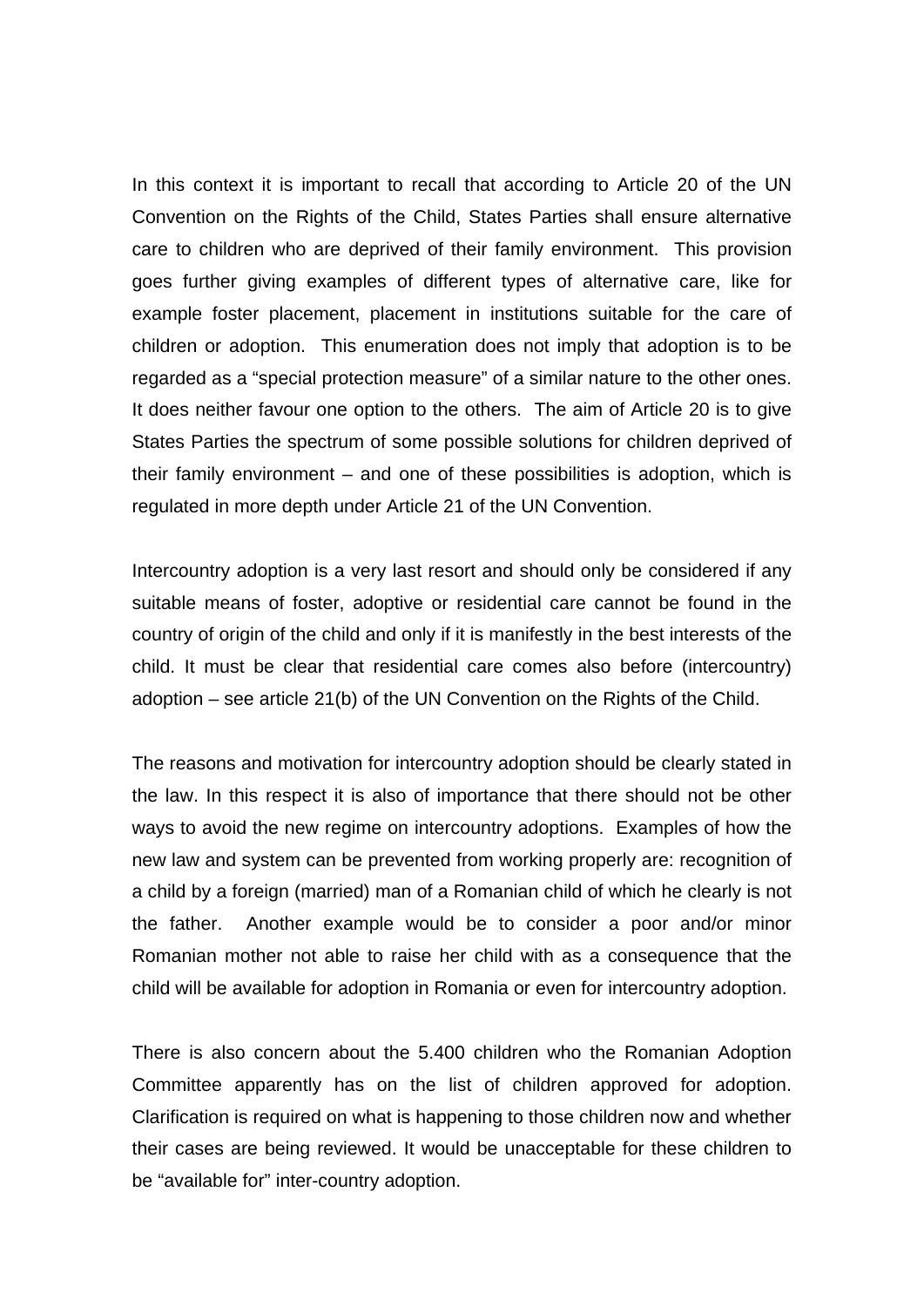The need for hundreds of international adoptions which persists in Romania is uncommon when we compare the situation with the other States of the European Union. Without strict limitations in the law, it is to be feared that children could be adopted by foreign residents too easily. International adoption besides adoption between relatives is a deliberate choice for a State. Preference should always be given, and in conformity with the UNCRC, to alternatives like foster care and suitable institutional care.

## **Summary**

The Panel's position is a legal and not a political opinion. The reference, guide and basis for its opinion are the UN Convention on the Rights of the Child (CRC) and the European Convention on Human Rights (ECHR). Also the practices in the EU Member States served as reference.

Intercountry adoption **cannot be considered as a protection measure**. Romania's situation is in this regard exceptional, as no EU Member State expatriates its children. Other Member States protect their children and deal with the issues in-country. Out of home placement is available, guidance to parents given and family allocations provided. It is therefore not necessary to abandon children.

The objective of the new legislation is that Romania becomes like other Member States and does not export its children anymore. Intercountry adoptions lead to a vicious circle: too many intercountry adoptions will mean that Romania will not see the need for proper child protection. And as long as the child protection is not at European level, Romania risks continuing to use intercountry adoptions.

To resolve this paradox, intercountry adoptions need to become legally more difficult, exceptional and truly a measure of last resort.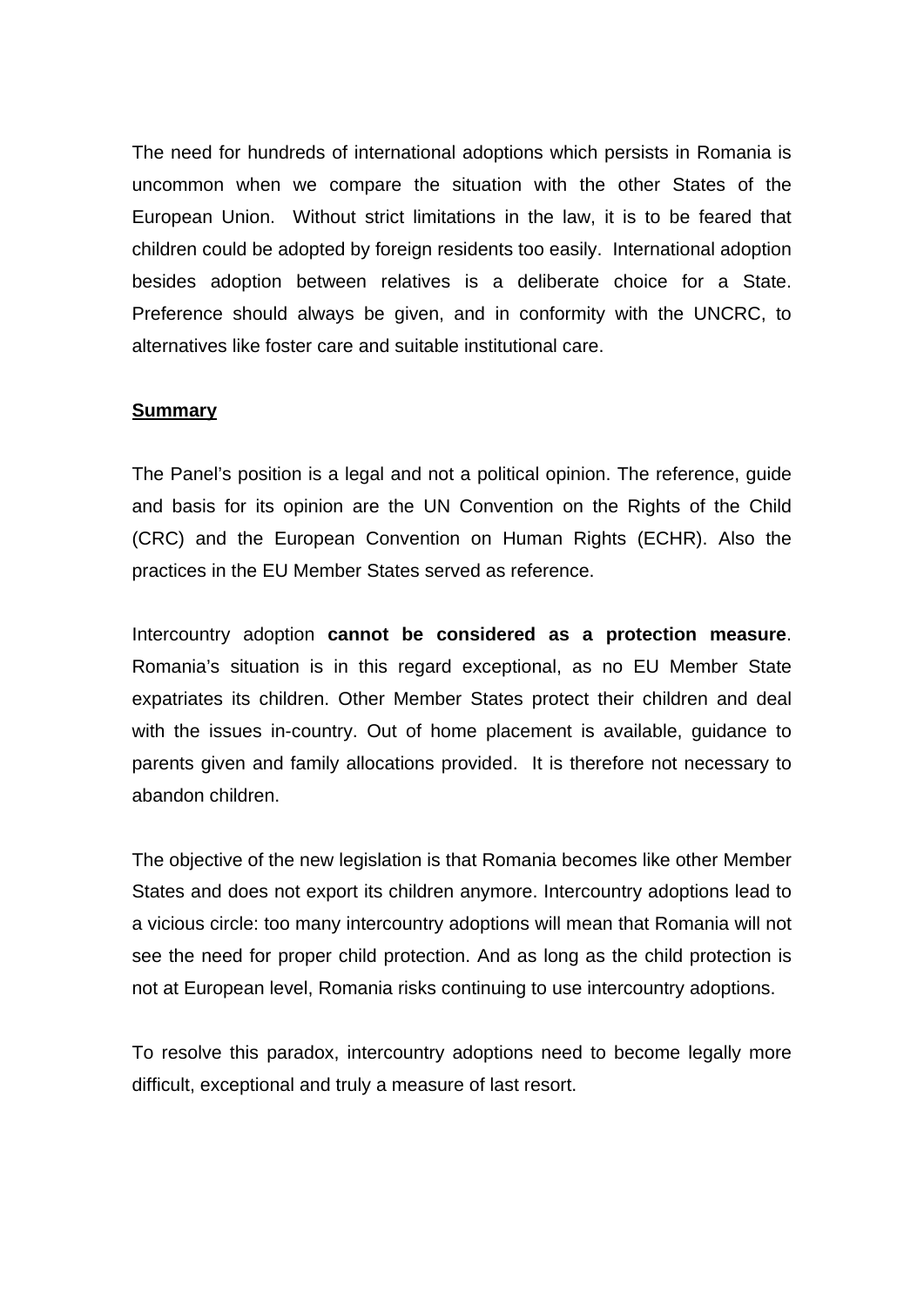## **The Convention on the Rights of the Child**

The Convention on the Rights of the Child remains neutral about the desirability of adoption even within the child's country of origin, though article 20 mentions it as one of the possible options for the care of children without families. It is clear that children's psychological need for permanency and individual attachments can be met without the formality of adoption, but where it is used it should be properly regulated by the State to safeguard children's rights.

In adoption the best interests of the child must be "the paramount" consideration rather than simply "a primary" consideration. No other interests should take precedence over or be considered equal to the child's **(whether economic, political, state security or those of the adopters).** 

Article 20 of the Convention on the Rights of the Child concerns children who are temporarily or permanently unable to live with their families, either because of circumstances such as death, abandonment or displacement, or because the State has determined that they must be removed for their best interests.

Such children are entitled to «special protection and assistance». Paragraph 3 of article 20 determines that «Such care should include, *inter alia,* foster placement, *kafalah* of Islamic law, adoption or, if necessary, placement in suitable institutions for the care of children».

It is important to note that during the negotiations of article 20, there was a proposal that States should have to «facilitate permanent adoption» of children in care. The proposal was rejected on the grounds that adoption is not the «only solution» when children cannot be cared for by their families. Even the weaker proposal that children should have a right to a «stable family environment» did not survive to reach the final text.

Paragraph 3 of Article 20 also determines that when considering child protection solutions, due regard be paid to «the desirability of continuity in a child's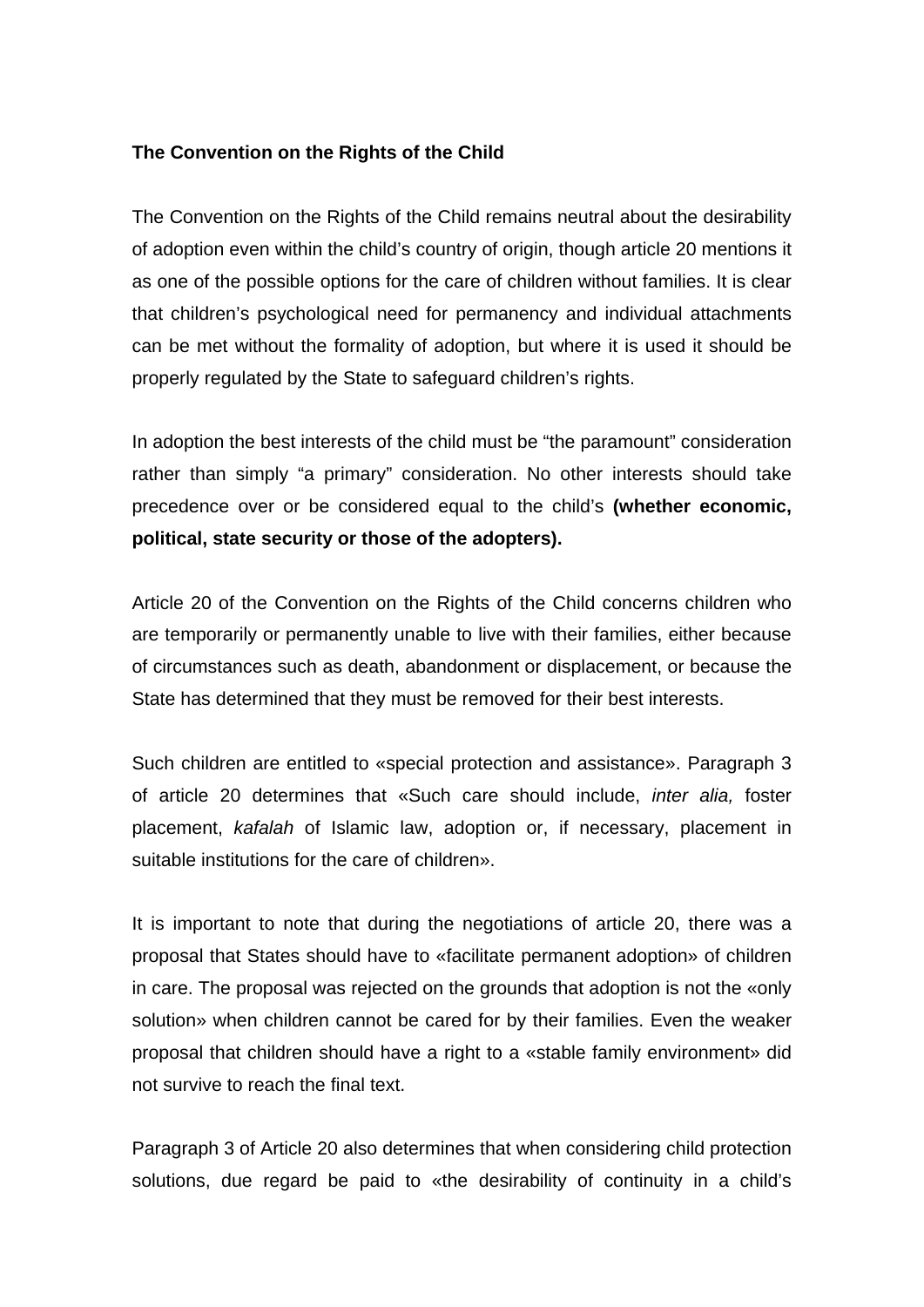upbringing and to the child's ethnic, religious, cultural and linguistic background». This provision relates to article 7 (right to know and be cared for by parents) and article 8 (preservation of the child's identity) of the CRC.

According to UNICEF's Handbook on the Implementation of the CRC, «Continuity of upbringing implies continuity of contacts, wherever possible, with parents, family and the wider community – achievable even when the child is adopted». The Panel notes that of course, in cases of intercountry adoption it will be much harder  $-$  and in most cases even impossible  $-$  to respect this provision of the UN Convention on the Rights of the Child.

On the other hand, article 21 of the Convention on the Rights of the Child, stipulates that the system of adoption «shall ensure that the best interests of the child shall be **the** paramount consideration» and in this context it asks States to «recognise that intercountry adoption may be considered as an alternative means of child's care, **if the child cannot be placed in a foster or adoptive family or cannot in any suitable manner be cared for in the child's country of origin**».

Again according to UNICEF's Handbook, article 21 of the Convention states that «intercountry adoption is only to be considered if the child cannot be suitably placed in his or her country» and «the Convention on the Rights of the Child remains neutral about the desirability of adoption even within the child's country of origin, though article 20 mentions it as one of the possible options for the care of children without families»

On the question of intercountry adoption the Handbook on the Implementation of the CRC says that « the rising number of intercountry adoptions has been the cause of much concern. Children are a highly desirable commodity in countries where low birth rates and relaxed attitudes towards illegitimacy have restricted the supply of babies for adoption. […] This has led an apparently increasing number of adoptions to be arranged on a commercial basis or by illicit means. Without very stringent regulation and supervision children can be trafficked for adoption or can be adopted without regard for their best interests […] ».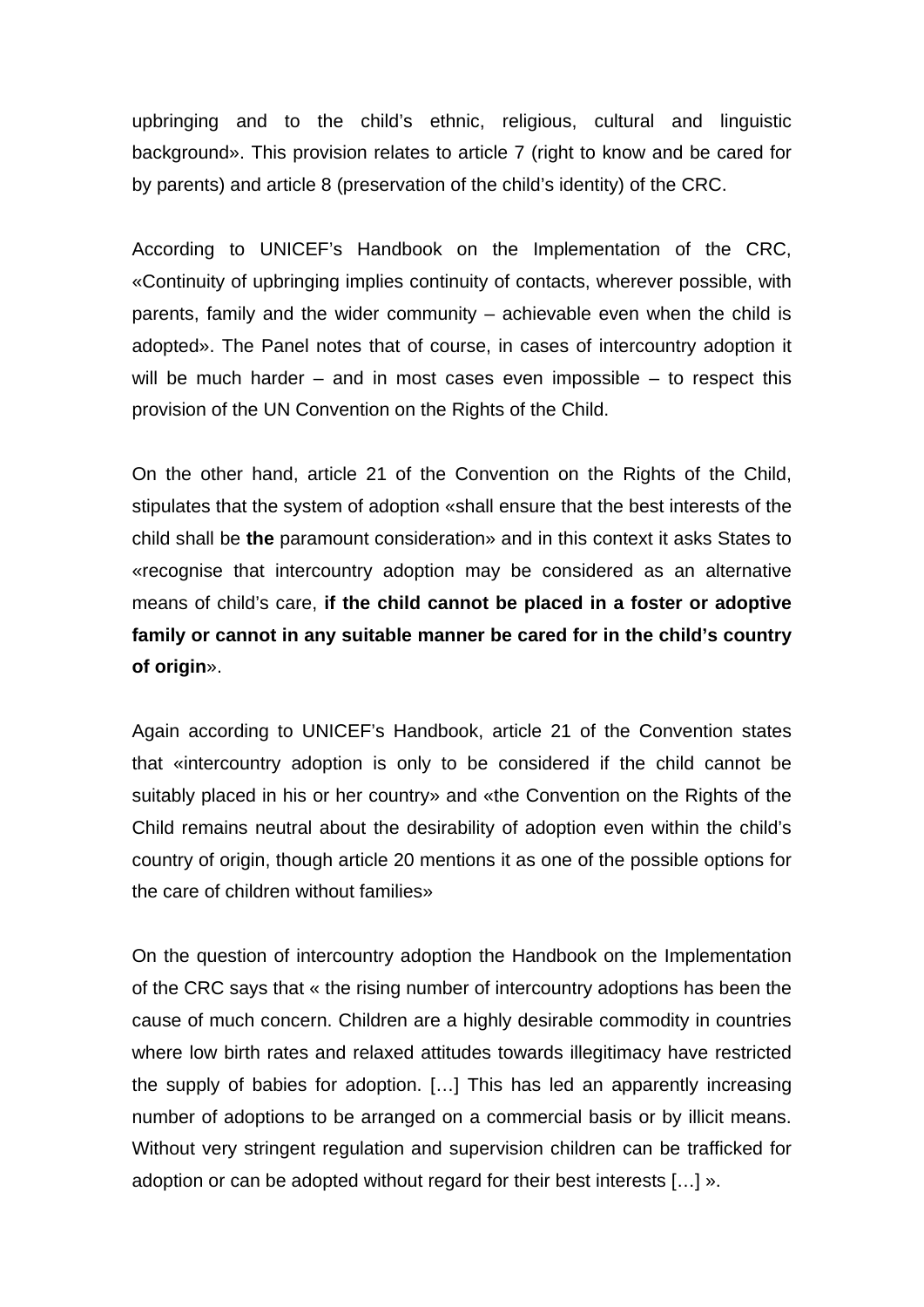The United Nations Committee on the Rights of the Child has openly stated that intercountry adoption shall be seen as a solution of last resort. When examining Mexico's Initial Report the Committee stated the following

*«intercountry adoption should be considered in the light of article 21, namely as a measure of last resort».* 

States must therefore take measures to ensure that all possible efforts have been deployed to provide suitable care for the child in his or her country of origin. This «last resort» provision is in conformity with article 20 (3) which refers to the «the desirability of continuity in a child's upbringing and to the child's ethnic, religious, cultural and linguistic background». This provision relates to article 7 (right to know and be cared for by parents) and article 8 (preservation of the child's identity).

Finally, it is interesting to remember the statement made by the Holy See to the Hague Conference, where a fundamental principle was confirmed, *i.e.***, that "children are not isolated individuals but are born in and belong to a particular environment. Only if this native environment cannot, in one way or another, provide for a minimum of care and education should adoption be contemplated. The possibility of providing a better material future is certainly not, of itself, a sufficient reason for resorting to adoption".**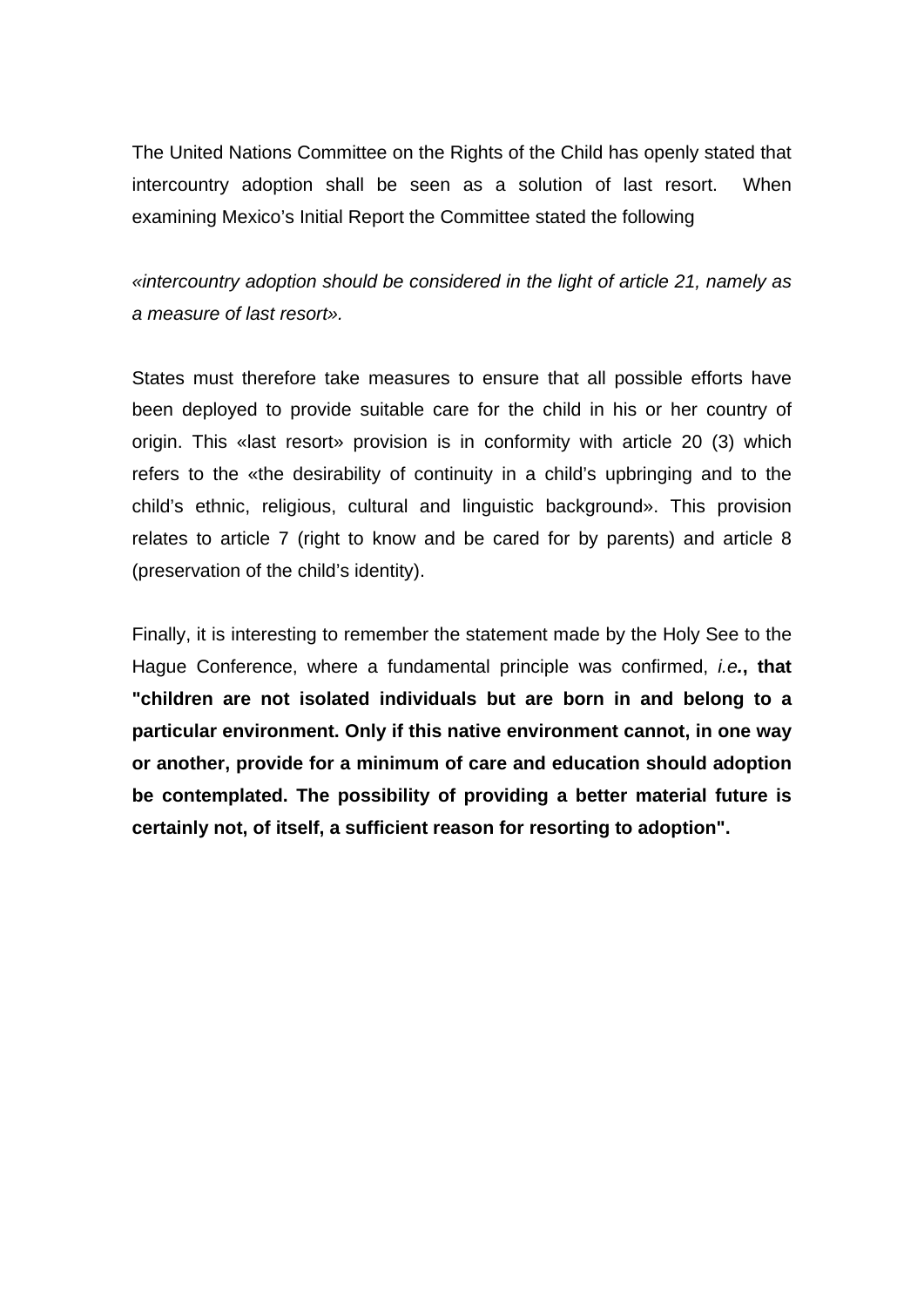**UK courts must not decide the fate of foreign children, says top judge**

- **High Court family judge Sir James Munby spoke out in case of Slovak boy**
- **He said attempts by social workers to gag media were 'impermissible'**
- **It comes after Italian mother was given forced caesarean in secret case** By [STEVE DOUGHTY, SOCIAL AFFAIRS CORRESPONDENT](http://www.dailymail.co.uk/home/search.html?s=&authornamef=Steve+Doughty,+Social+Affairs+Correspondent) **PUBLISHED:** 00:55 GMT, 15 January 2014 | **UPDATED:** 00:55 GMT, 15 January 2014
- •



Control: Sir James Munby said foreign nations should decide the fate of their own children

Judges and social workers were yesterday warned that they must not seize control of the lives of foreign children.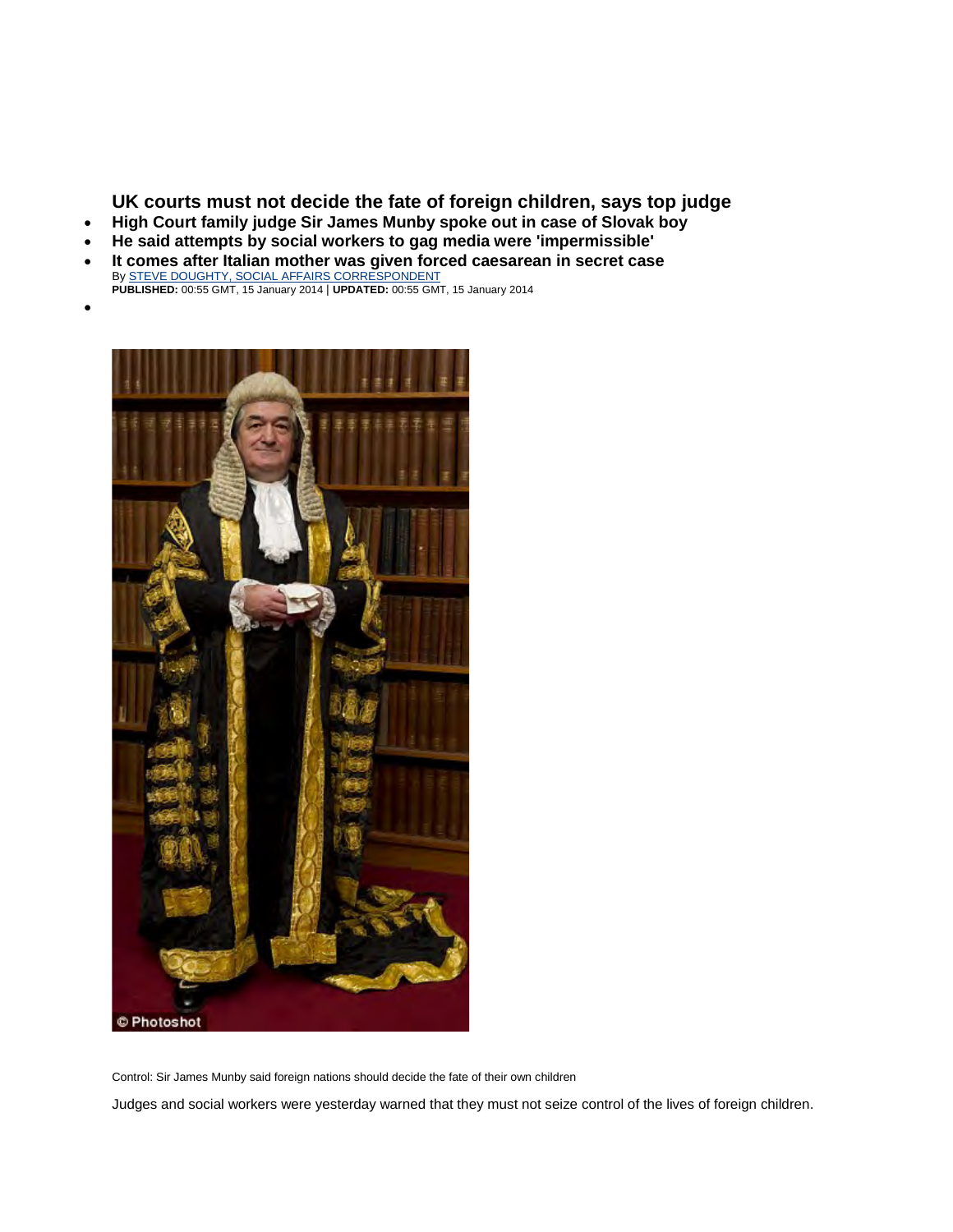No court can order a child from Europe to be taken from their parents or given up for adoption, said Britain's most senior family law judge, Sir James Munby.

Overseas authorities should always have a say in cases involving their nationals, and the future of foreign children must be decided by courts in their own country, he said.

Judges and social workers must no longer keep their decisions secret or try to gag foreign media either, he added. Sir James, the president of the Family Division of the High Court, laid down rules for judges dealing with such issues as he handled the case of a 12-year-old boy from Slovakia.

The judge said the Slovak boy - whose case has been heavily reported by newspapers in Bratislava - should live with an aunt. Slovak authorities were closely involved in the case.

It comes six weeks after the scandal over Alessandra Pacchieri, an Italian mother who was forced by a British judge in the secretive Court of Protection to undergo a compulsory caesarean.

Miss Pacchieri, 35, who suffers from bipolar disorder, was sectioned under the Mental Health Act after suffering a breakdown at Stansted Airport during a short visit to Britain.

In secret court hearings, a Court of Protection judge ordered that she undergo a compulsory caesarean, and a family court judge in Chelmsford overruled her pleas and ordered that her baby daughter should be adopted in this country. Last month Sir James rejected an application by Essex social workers forbidding British and Italian newspapers from naming Miss Pacchieri.

He said that the attempt to deny her a right to speak out in public was 'an affront to humanity'. Miss Pacchieri may now be named in public, while the name of her baby being brought up in Essex, and her adoptive parents, remain secret.

**More...**

- [Doctors order autistic man's teeth to be removed: Decision 'taken behind closed doors to stop him from self-harming'](http://www.dailymail.co.uk/news/article-2534300/Doctors-order-autistic-mans-teeth-removed-Decision-taken-closed-doors-stop-self-harming.html)
- [These little boys were taken to THREE adoption parties... but no one wanted to be their mum and dad: Heartbreaking but are such events](http://www.dailymail.co.uk/femail/article-2538255/These-little-boys-taken-THREE-adoption-parties-no-one-wanted-mum-dad-Heartbreaking-events-best-way-finding-families-children-care.html)  [also the best way of finding families for children in care?](http://www.dailymail.co.uk/femail/article-2538255/These-little-boys-taken-THREE-adoption-parties-no-one-wanted-mum-dad-Heartbreaking-events-best-way-finding-families-children-care.html)

The case of Miss Pacchieri and the future of her baby have yet to be finalised by the courts. But yesterday in the similar case of the Slovak boy Sir James laid down a series of rules for judges 'in a wider context' which he said courts must follow in future.

Sir James said: 'To seek to shelter in this context behind our normal practice of sitting in private and limiting the permissible flow of information to outsiders is not merely unprincipled; it is likely to be counter-productive and, potentially, extremely damaging.



Court of<br>Protection

C Daily Mail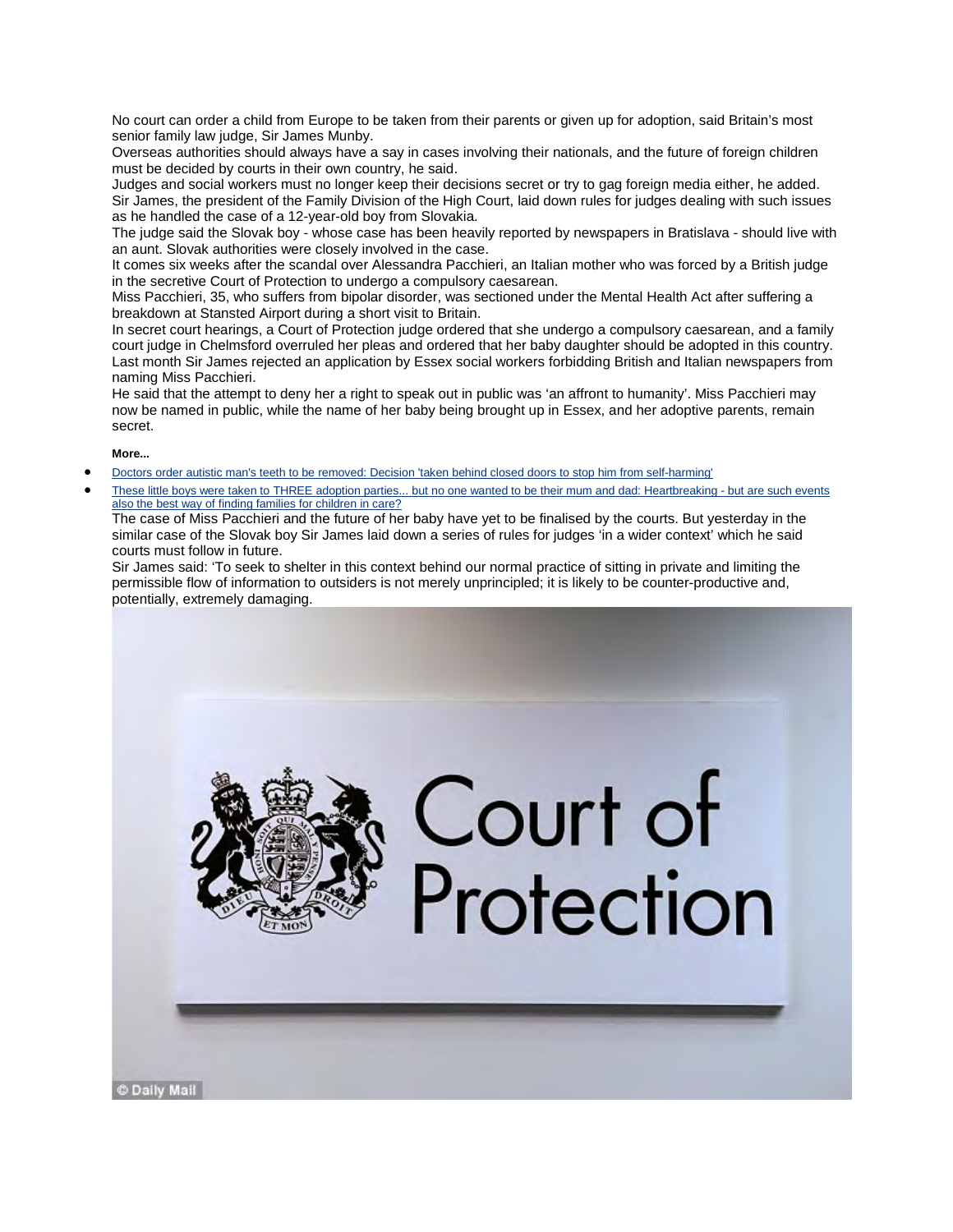Controversial: Several decisions have been made by the Court of Protection, which sits mostly in secret and presides over cases involving mental health issues or people deemed unable to decide for themselves

'If anyone thinks this an unduly radical approach, they might pause to think how we would react if roles were reversed and the boot was on the other foot.'

He added: 'It is one of frequently voiced complaints that the courts of England and Wales are exorbitant in their exercise of their care jurisdiction over children from other European countries.

'The number of care cases involving children from other European countries has risen sharply in recent years and significant numbers of care cases now involve such children.



Abuse: There has been a sharp rise in care cases coming to British courts (photo posed by model)

'It would be idle to ignore the fact that these concerns are only exacerbated by the fact that the UK is unusual in Europe in permitting the total severance of family ties without parental consent.

'The outcome of care proceedings in England and Wales may be that a child who is a national of another European country is adopted by an English family notwithstanding the vigorous protests of the child's non-English parents. 'It is one of the frequently voiced complaints that the courts of England and Wales are exorbitant in their exercise of their care jurisdiction over children from other European countries.'

The judge said children must live in Britain for British courts to hold sway.

For a family judge to act, foreign authorities must be permitted in court and kept fully informed, he added. He said English courts should allow European judges to decide on the lives of children who live mainly in their countries, and English judges should make declarations that they have no jurisdiction in such cases. Sir James also condemned efforts by social workers and courts in England to silence foreign newspapers. 'As a general principle, any attempt by the English court to control foreign media, whether directly or indirectly, is simply impermissible,' he said.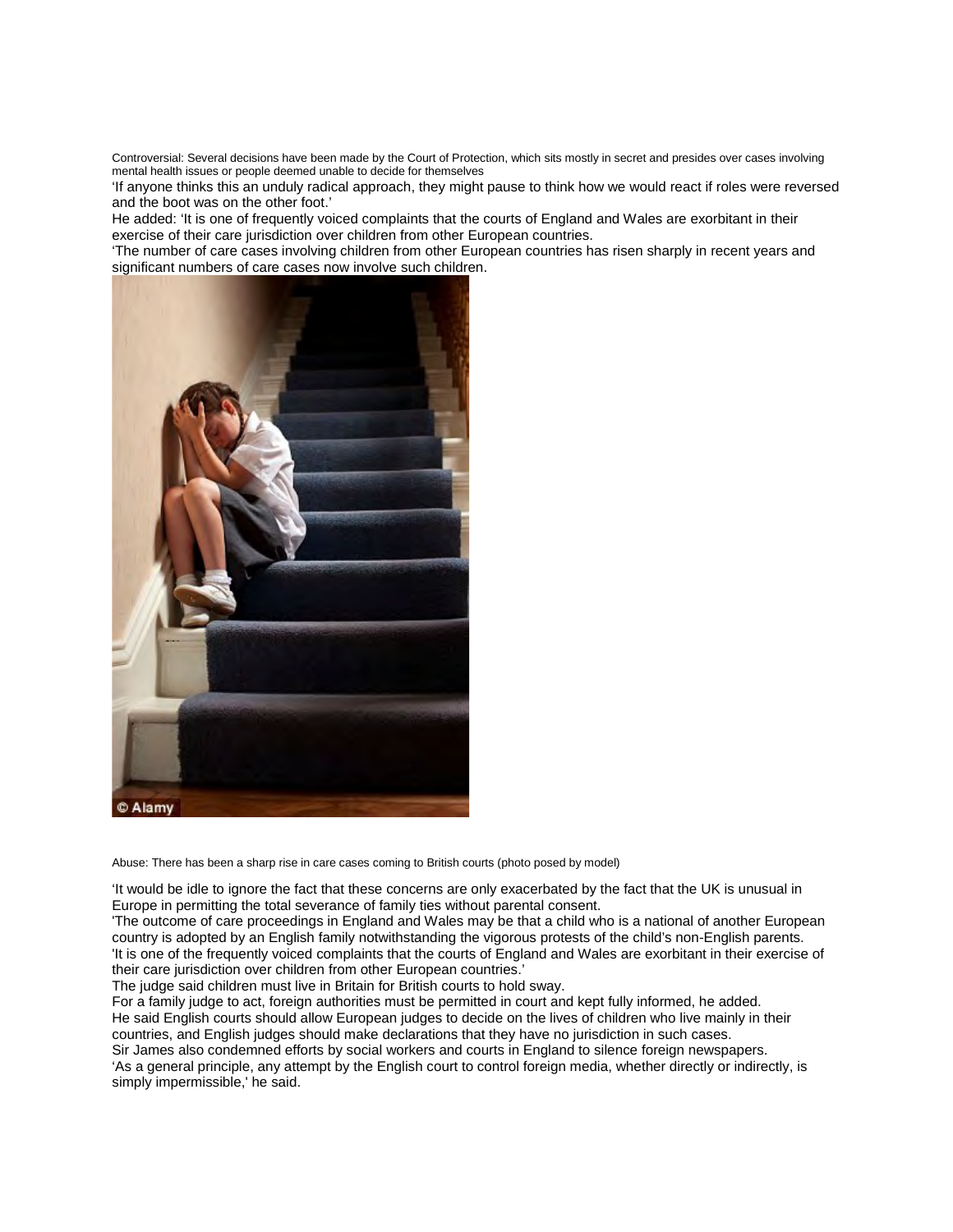'For the courts of another state to assume such a role involves an exercise of jurisdiction which is plainly exorbitant, not least as involving interference in the internal affairs of another state.

'What would we think, what would the English media think, if a family judge in Ruritania were to order the Daily Beast to desist from complaining about the way in which the judicial and other state authorities in Ruritania were handling a case involving an English mother?'

Read more: <http://www.dailymail.co.uk/news/article-2539601/UK-courts-not-decide-fate-foreign-children-says-judge.html#ixzz2y7JYl3Cg> Follow us: [@MailOnline on Twitter](http://ec.tynt.com/b/rw?id=bBOTTqvd0r3Pooab7jrHcU&u=MailOnline) [| DailyMail on Facebook](http://ec.tynt.com/b/rf?id=bBOTTqvd0r3Pooab7jrHcU&u=DailyMail)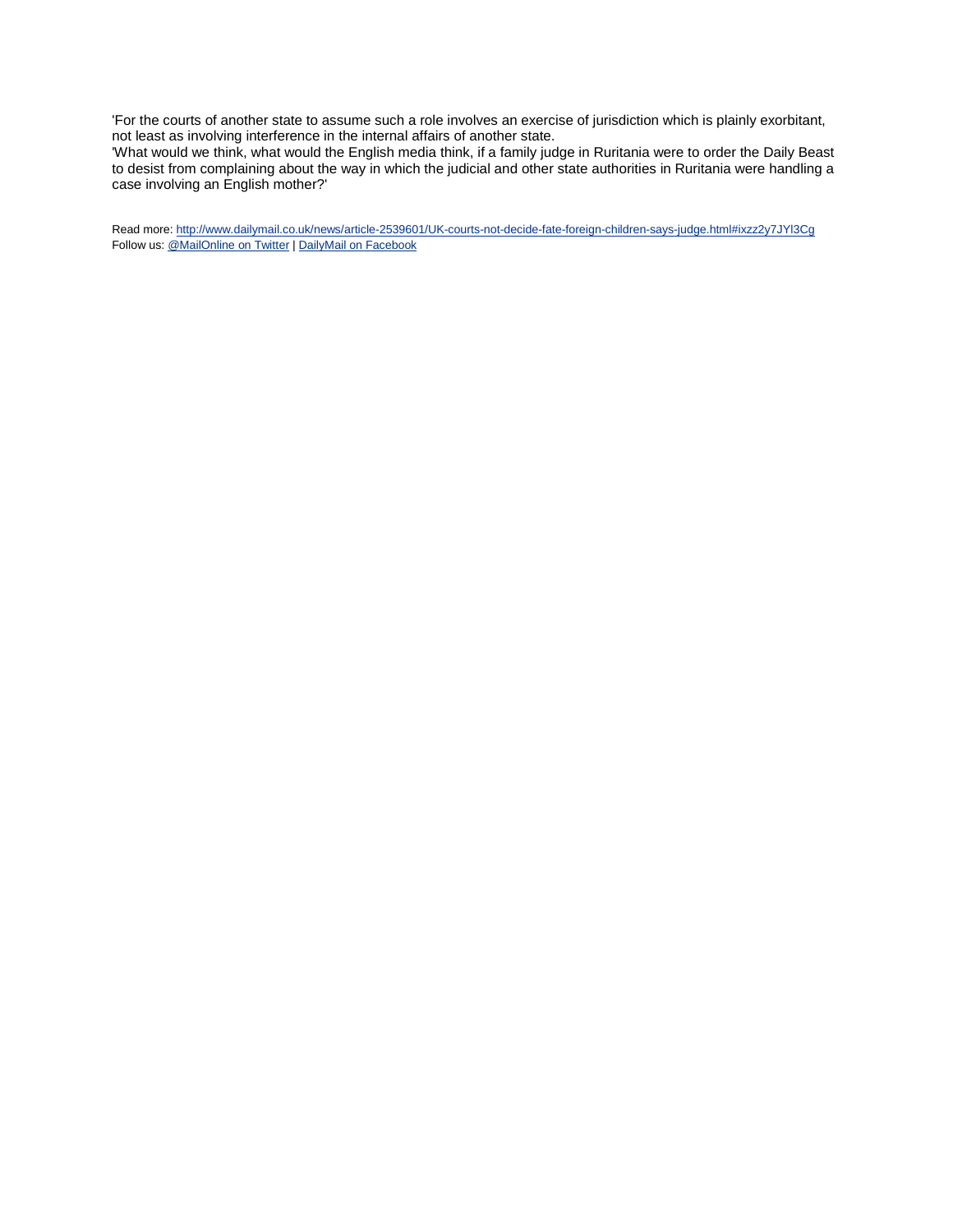## **Family courts and how incompetent (but highly paid) so-called experts are failing children**

By [PROFESSOR JANE IRELAND](http://www.dailymail.co.uk/home/search.html?s=&authornamef=Professor+Jane+Ireland) **PUBLISHED:** 22:49 GMT, 13 March 2012 | **UPDATED:** 22:49 GMT, 13 March 2012

The welfare of children is at the heart of the family courts system. These courts deal with incredibly sensitive, highly emotional cases, involving questions of custody, abuse, neglect, adoption and access.

The futures of the most vulnerable in our society can be affected for ever by the decisions of judges, particularly where there is pressure to remove a child from the parental home.

The awareness of such vulnerability has increased dramatically in recent years due to a string of well-reported cases such as those of Baby P, the 17-month-old boy from Haringey who was killed by his mother and her boyfriend, with a number of failings noted in those professionals tasked with protecting the child.



Vulnerable: The tragic death of Baby P highlighted the importance of sound judgements in family courts

Such cases have led to mounting anxiety about child protection.

Consequently, it is vital the family courts have all the necessary advice and evidence so they can reach the bestinformed decisions.

## **Crucial**

The possibility that this is being compromised by psychological 'experts' who do not have the qualifications, skills or knowledge for this crucial role is extremely concerning.

A number of these family cases require forensic or clinical expertise from expert witnesses, and yet this is not always evident in the experience of those asked to give their professional opinions.

Where children's lives and futures are concerned, the courts should rely on the very best expertise from psychologists and related experts, such as psychiatrists, who really understand issues like personality disorder, sexual offending and domestic violence.

Yet, based on research I conducted as a forensic psychologist at the University of Central Lancashire and Mersey Care NHS Trust, this does not always seem to be the case.

#### **More...**

- ['Short of posting a guard on your door, they couldn't have stopped rape': Judge dismisses payout bid of schoolgirls who blamed teachers for](http://www.dailymail.co.uk/news/article-2114433/Judge-dismisses-payout-bid-schoolgirls-blamed-teachers-Belize-trip-rape.html)  [Belize trip attack](http://www.dailymail.co.uk/news/article-2114433/Judge-dismisses-payout-bid-schoolgirls-blamed-teachers-Belize-trip-rape.html)
- [Revealed: How Mick Hucknall's 'self-harming and bullied' 10-year-old cousin was let down by authorities before he hanged himself in his](http://www.dailymail.co.uk/news/article-2114310/Mick-Hucknalls-cousin-Harry-10-let-authorities-hanged-himself.html)  [bedroom](http://www.dailymail.co.uk/news/article-2114310/Mick-Hucknalls-cousin-Harry-10-let-authorities-hanged-himself.html)

The study, carried out by a team at the university, was commissioned by the Family Justice Council, and explored in detail expert witness reports submitted by psychologists to family courts.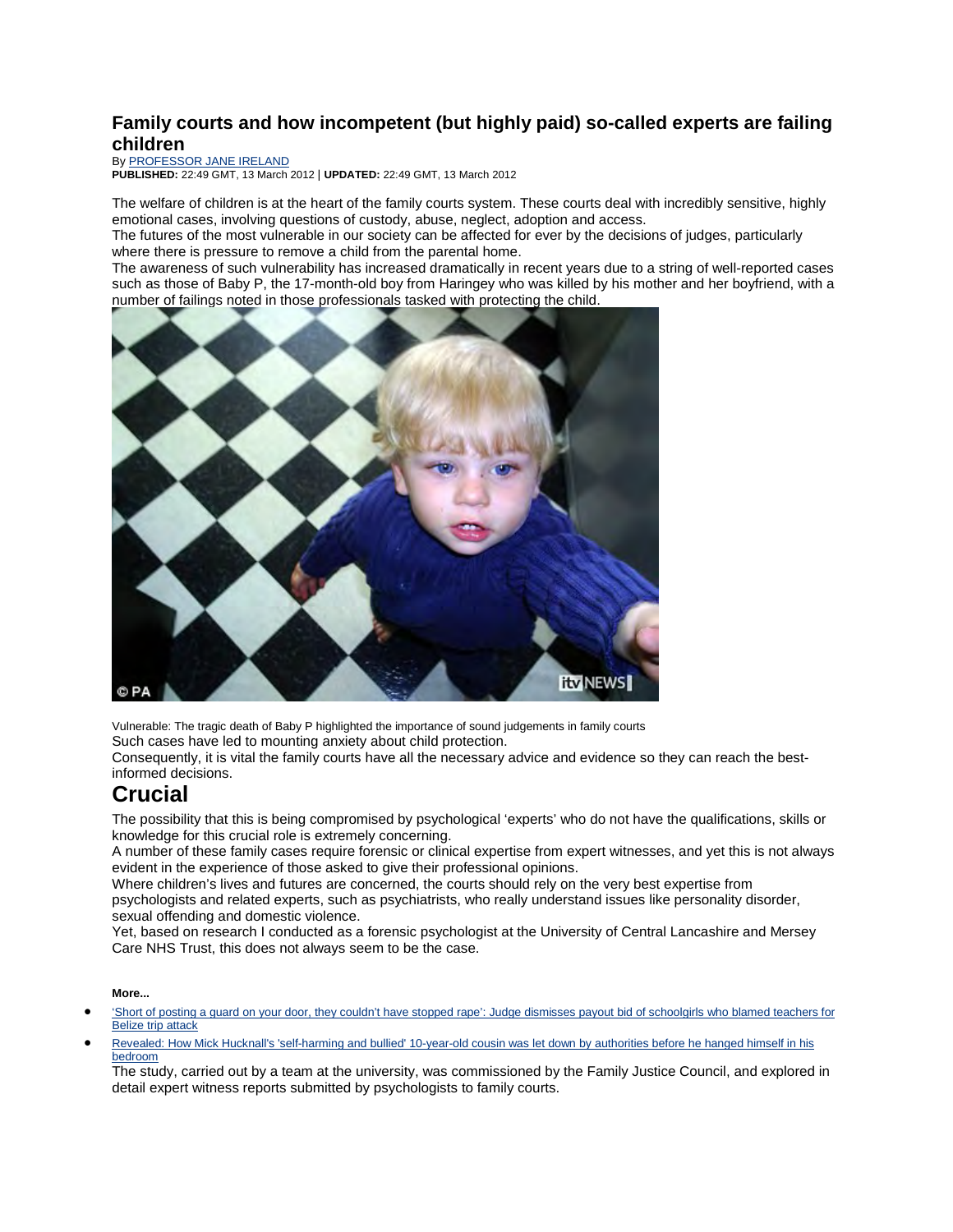The Family Justice Council was set up by the government in 2004 to ensure that children's needs are met within the judiciary, and was keen to explore the quality of the evidence being submitted to the family courts.

Having examined the files on no fewer than 127 cases from the family courts in which psychological 'experts' were involved, the results were concerning — indicating an absence of qualifications and competence across a number of areas.

'Experts' were found to be conducting assessments covering crucial family issues without having the experience to do so, and certainly without use of the most up-to-date and accepted methods of assessing risk.



'Expert' witnesses are influencing decisions that could be life-changing for children (picture posed by model)

Equally concerning is evidence from the report that the majority of experts are not in practice, so they are not routinely treating clients or working as part of a wider service.

Instead, there appear to be a growing number who are 'professional' expert witnesses, whose only practice is in providing assessments to a court.

It certainly suggests a living can be made out of this work alone, even though the more traditional approach was for an expert in practice to be called upon by a court occasionally to provide their experience.

It leaves a range of difficulties. Courts run the risk of utilising unqualified psychologists, or psychologists who are not qualified in the area they claim to be able to testify in.

Courts rely on a single expert in most cases, so the selection of this expert is crucial.

Our research indicated that at least one fifth of all these psychological experts were not properly qualified at all, in the sense that they did not belong to either of the two main UK bodies, the British Psychological Society or the Health Profession Council.

Moreover, in conducting assessments of families, at least 20 per cent of them strayed far beyond their own field of experience, something that has the potential to be highly risky in child cases.

For example, we found evidence of witnesses commenting on sex offenders even though they had not practised in this area, or commenting on mental illness without ever working in that field.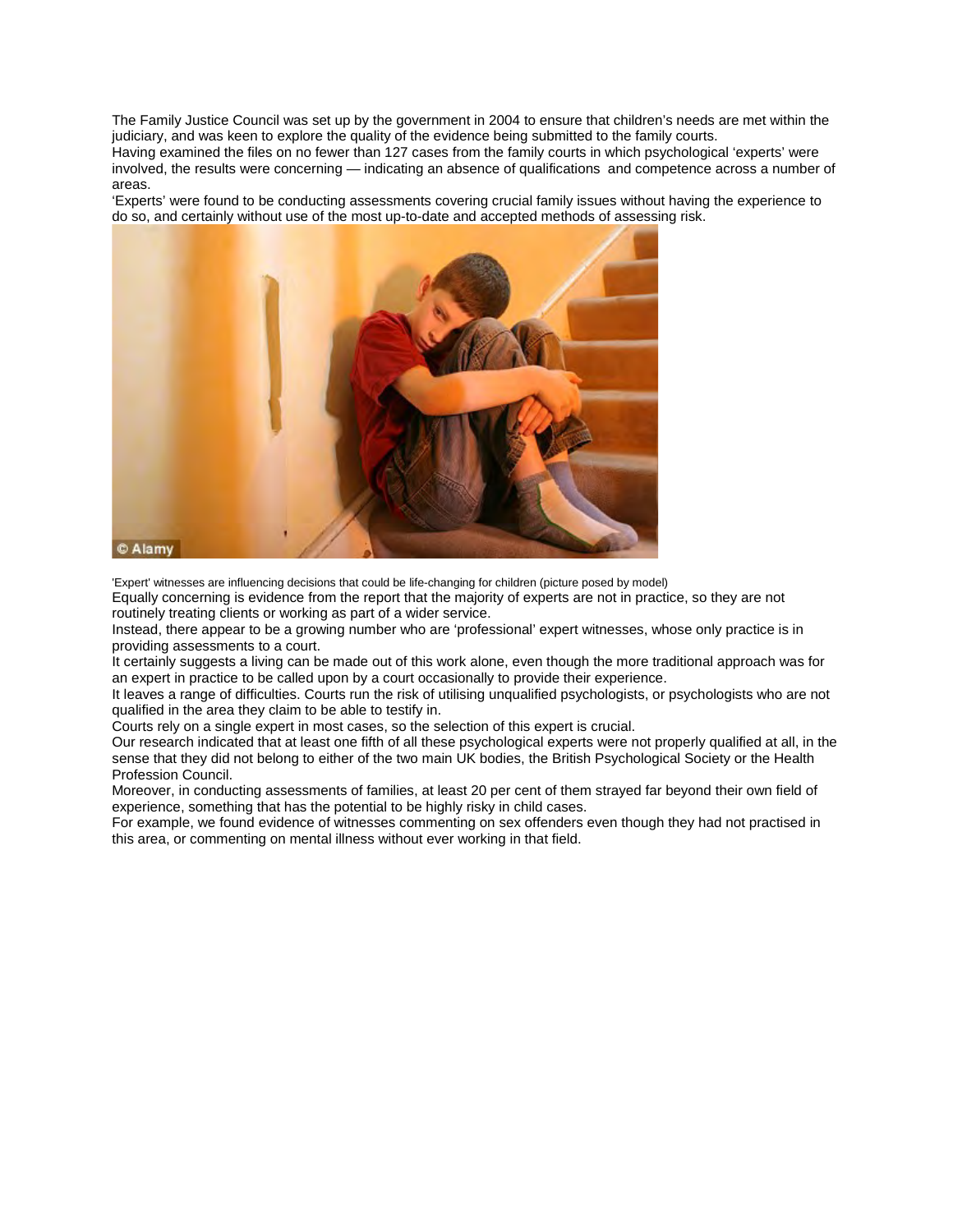

Career witnesses: There are 'experts' who make a living from psychological assessments without being in practise

Indeed, the study found that fully 90 per cent of the witness reports were written by 'experts' who were not actually engaged in psychological practice at the time.

The quality of a large number of the reports was also low. Our analysis found that 65 per cent were rated as either 'poor' or 'very poor' — a remarkable statistic.

The research team found a bewildering array of difficulties in how the reports had been conducted. Some 'experts' did not seem to value the importance of conducting interviews with those family members they had been asked to assess.

There was also an overuse of psychological tests, many of which had no clinical value or were 'made up' by the psychologist involved.

There was also evidence of antiquated intelligence tests — more than 20 years out of date — being employed. We also found evidence of witness reports comprised of a range of emotive judgments that were more opinions than professional assessments.

For example, statements like 'a self-centred young woman' or, in rather quaint language, 'an uncouth child'.

## **Confused**

One man was described as adopting 'an over-familiar, conspiratorial manner', while, in another case, a family dog was said to be 'extremely well-behaved and extremely patient despite constant teasing from the children'. 'She can be fun to be with', read one rather unhelpful report.

Sometimes the judgments were wholly inappropriate. 'Miss X is an attractive mum and has a lovely personality.' Others were chaotically structured, failed to answer vital questions, or just regurgitated previous assessments. 'No numbered paragraphs, no glossary, nothing,' was the verdict by my team on one such report. 'Simply hopelessly confused,' was another verdict.

One could ask what encourages a psychologist to become involved in such work. Some will undoubtedly do it out of a desire to protect children. However, it is clear that a career and a living can be made from such work.

On average. experts charge £120 an hour for assessing families and compiling reports. So this is a well-paid profession with tariffs set far higher than for many psychologists working in a full psycho- logical practice. A complex two-parent assessment for a court case could easily bring in more than £4,000, as a minimum. In our study, one expert laid claim to writing more than 200 reports in the past year, while another put on their CV that they

had completed 'over 1,000 reports'.

What family courts need from psychological experts are authoritative judgments, informed by the latest knowledge in the psychological profession within which experts practise.

# **Fearful**

This is all the more important given the growing numbers of children who are now being taken into care in the wake of cases such as Baby P.

Understandably, social services departments are now fearful of leaving children in the care of parents who pose any risk — which, in itself, could lead to the removal of children more quickly, and subsequently the involvement of experts in helping to assess such parents.

In the past month alone, local councils made no fewer than 903 applications to the courts to take youngsters into care, an astonishing rate of 225 per week.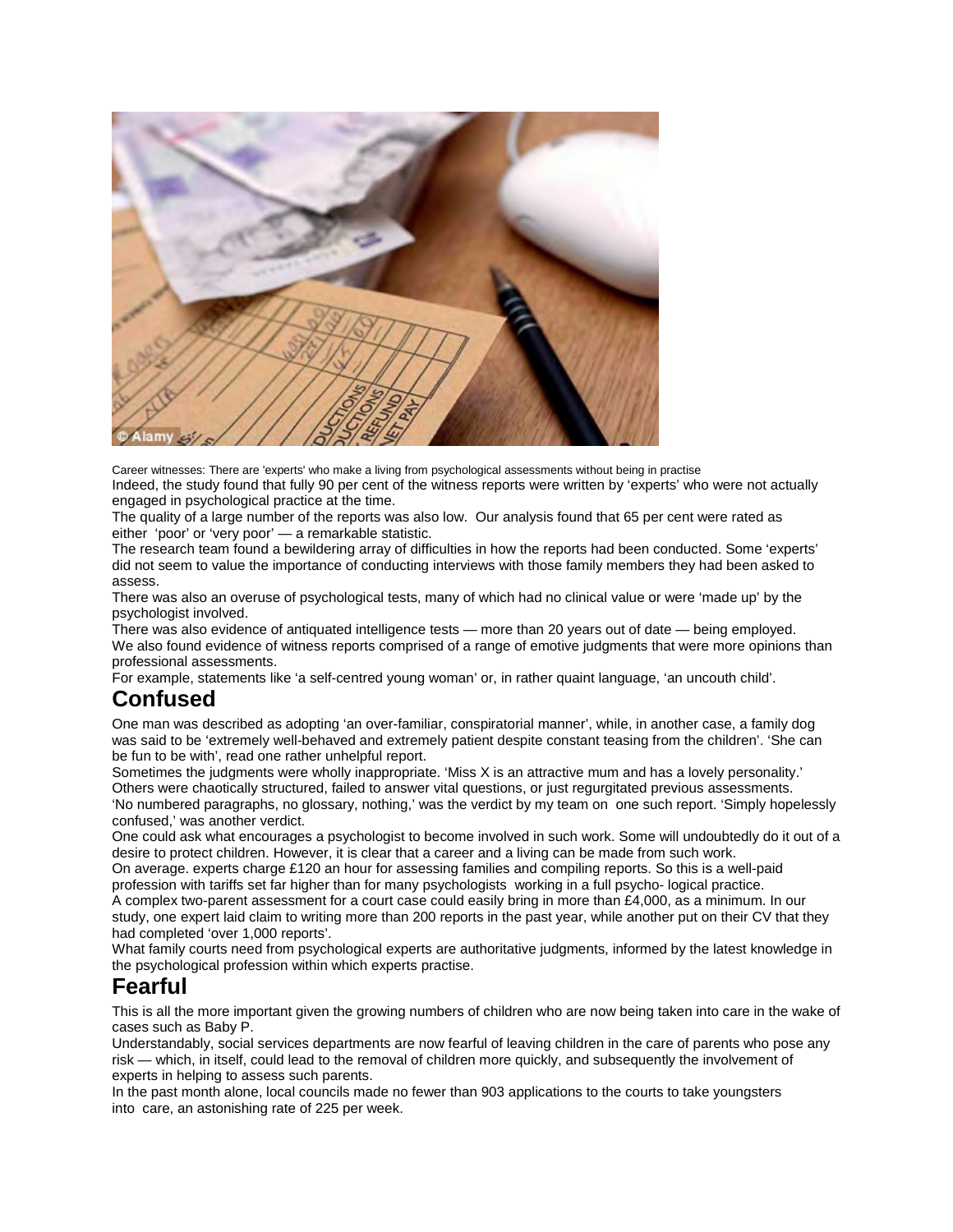In total in 2011/12, 9,299 applications for care were made by local authorities, an increase of 12 per cent on the previous year.

Those figures show the vital need for the courts to be assisted to do their jobs effectively. But that will not be done while non-experts potentially mislead judges with evidence which is not up to standard.

Family courts clearly operate within the confines of confidentiality in an attempt to protect the interests of children. This inadvertently may have allowed for experts to avoid the close scrutiny — from both their peers and the public which they might be exposed to in other courts.

In short, family courts — perhaps more than any others — deserve the best service experts can give.

Read more: [http://www.dailymail.co.uk/debate/article-2114616/Family-courts-incompetent-highly-paid-called-experts-failing](http://www.dailymail.co.uk/debate/article-2114616/Family-courts-incompetent-highly-paid-called-experts-failing-children.html#ixzz2y7Jrrzjm)[children.html#ixzz2y7Jrrzjm](http://www.dailymail.co.uk/debate/article-2114616/Family-courts-incompetent-highly-paid-called-experts-failing-children.html#ixzz2y7Jrrzjm)

Follow us: [@MailOnline on Twitter](http://ec.tynt.com/b/rw?id=bBOTTqvd0r3Pooab7jrHcU&u=MailOnline) | [DailyMail on Facebook](http://ec.tynt.com/b/rf?id=bBOTTqvd0r3Pooab7jrHcU&u=DailyMail)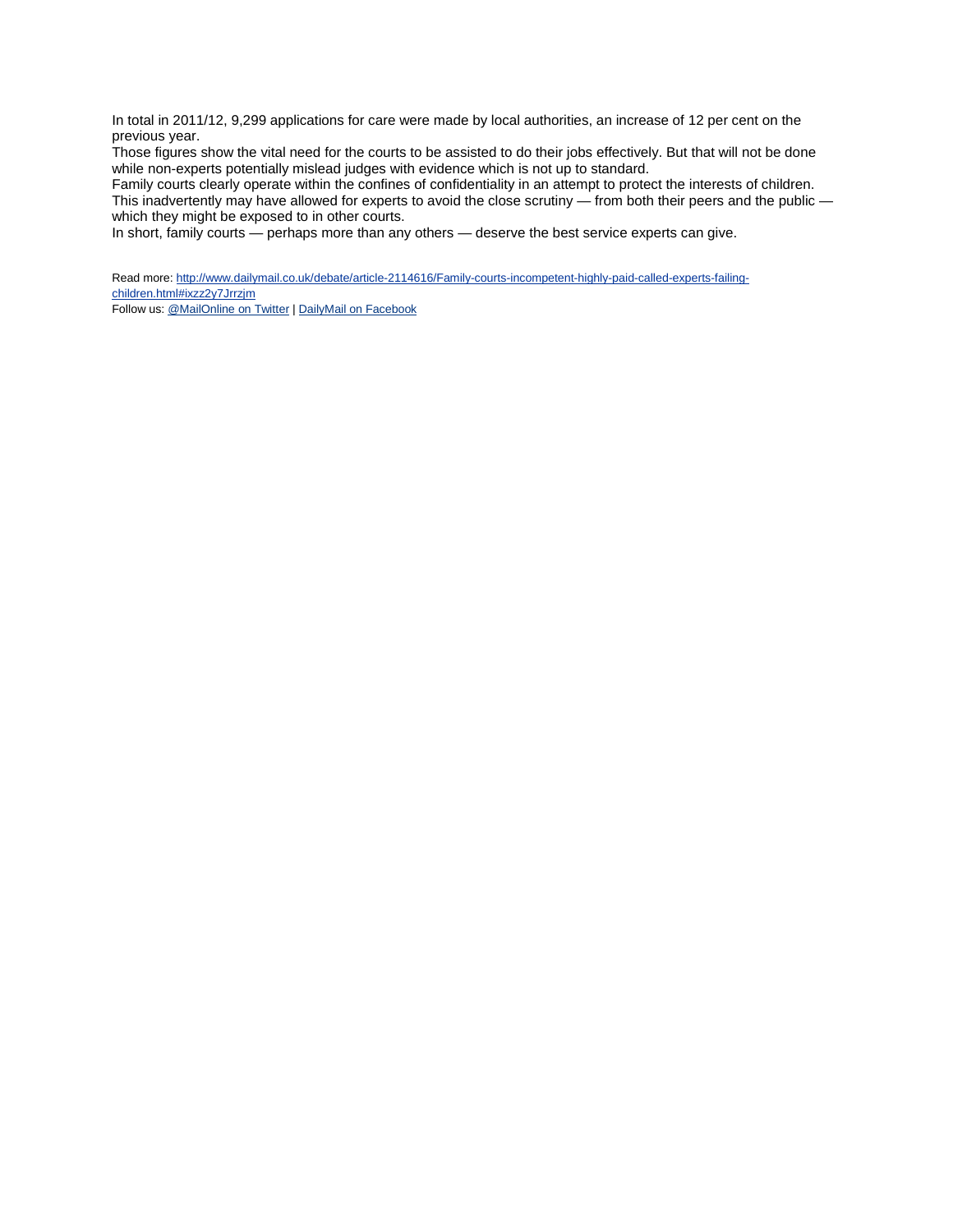# Foreign government may take UK to European court over its 'illegal' child-snatching

The Slovakian government has such 'serious concern' over the workings of Britain's 'family protection' system that it plans to challenge the legality of the policy in Strasbourg



So disturbed is the government of Slovakia by the number of Slovak parents who have lost their children in Britain in recent years that its justice ministry has posted a declaration highly critical of Britain Photo: ALAMY



#### **By [Christopher Booker](http://www.telegraph.co.uk/comment/columnists/christopherbooker/)**

#### 5:23PM BST 15 Sep 2012

In an unprecedented move, a foreign government is threatening to take Britain to the European Court of Human Rights (ECHR) to challenge the unusual readiness of our social workers and courts to remove children from their parents for "no sound reason". So disturbed is the government of Slovakia by the number of Slovak parents who have lost their children in Britain in recent years that its justice ministry has posted a declaration highly critical of Britain on its website and says that, if a decision of the Appeal Court this Tuesday goes against one Slovak family, it will back an appeal to the Strasbourg court that Britain has acted illegally.

I have often reported here on the zeal with which British social workers are not only prepared to travel abroad to seize children born there to British parents, but also to remove children from foreign families in Britain, even when they may only be visiting here on holiday. But this is the first time a foreign government has sought formally to challenge a practice that is almost unique in Europe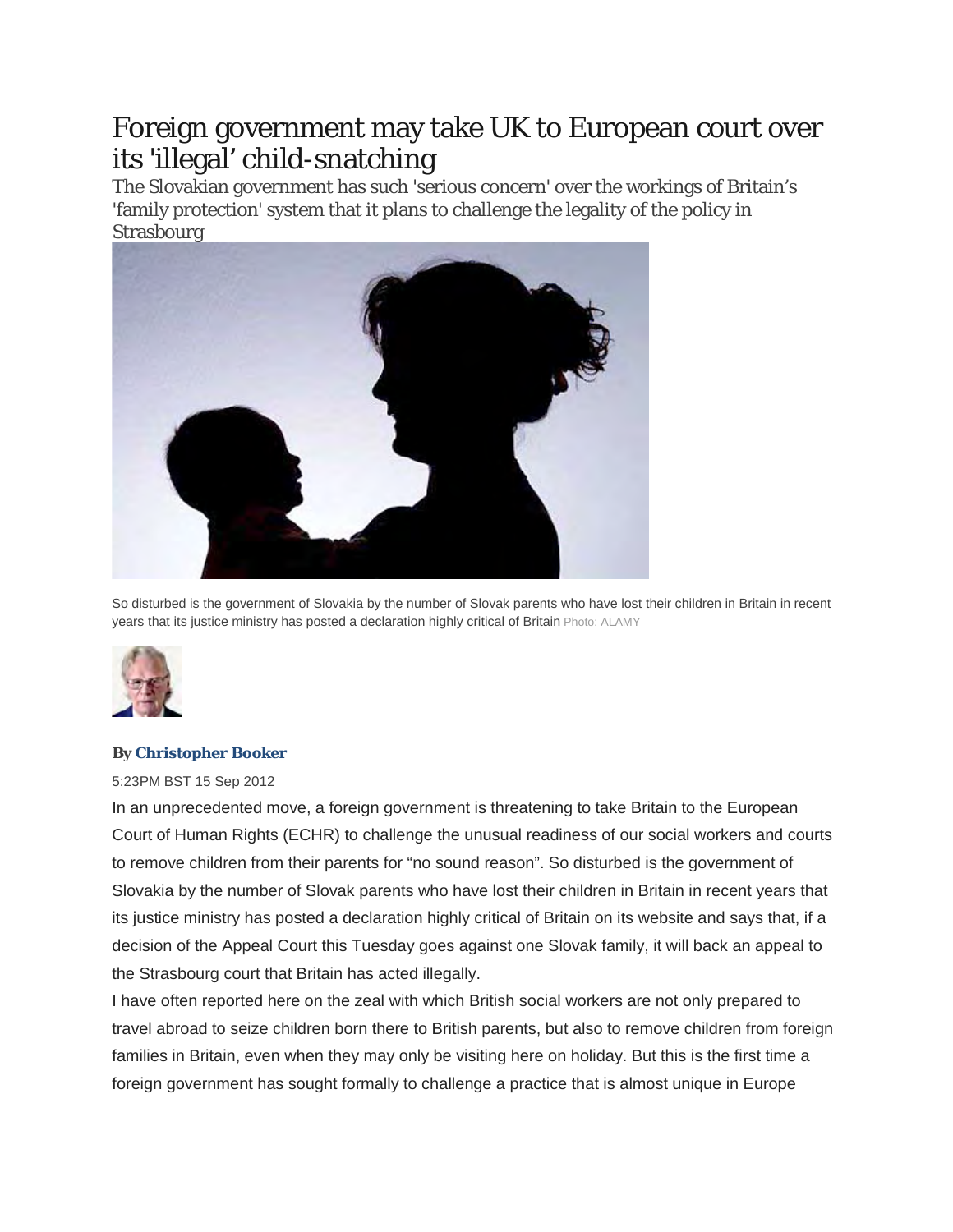(although worldwide headlines were made recently by a similar case where two children were seized from an Indian family resident in Norway, but were eventually returned to India after the intervention of the Indian government).

The case that goes to the Appeal Court this week concerns two young boys, Slovakian subjects, whose parents have lived and worked in Britain since their country joined the EU in 2004. Two years ago, when the parents took one of their sons to hospital to enquire about a minor infection, social workers were alerted that it might be the result of a "non-accidental injury". The boys were put into the temporary care of the family's American pastor, who describes how social workers then arrived with three police cars to remove the children, screaming as they were torn from their horrified mother and grandmother, to an official foster home.

Thus began a protracted legal battle, involving many court hearings, four different social workers, seven "expert" doctors and psychologists, 16 interpreters, 13 different "contact supervisors" and dozens of lawyers. Initially the local authority seemed happy to contemplate that the children might be returned to live with their grandmother in Slovakia, but the social workers of a council that advertises its enthusiasm for adoption on its website then suggested to the foster carers that they might like to adopt the boys.

By now the Slovak authorities were involved and could see no reason why the children should not come back to live with their grandmother. But earlier this year a judge found in favour of the council, ruling, to the astonishment of the Slovak authorities, that the boys should be adopted. The family enlisted the help of John Hemming MP, who has had sympathetic support from the Slovak ambassador to London. The case has attracted widespread media interest in Slovakia, and the Slovak justice ministry has posted on its website a "Declaration on adoption of Slovak children in the UK", stating that it has such "serious concern" over the workings of Britain's "family protection" system, and the readiness of the British authorities to remove children from their "biological parents" for "no sound reason", that its representative on the ECHR plans to challenge the legality of Britain's policy in Strasbourg. **Related Articles**

#### • **[Don't ask your grandson how his jaw got broken](http://www.telegraph.co.uk/comment/9513678/Dont-ask-your-grandson-how-his-jaw-got-broken-say-social-workers.html)**

#### 01 Sep 2012

• **[Vicky Haigh is freed - despite telling her story to the press](http://www.telegraph.co.uk/comment/9484285/Vicky-Haigh-is-freed-despite-telling-her-story-to-the-press.html)**

18 Aug 2012

• **[A mother is charged with kidnapping after returning a runaway daughter to care](http://www.telegraph.co.uk/comment/columnists/christopherbooker/9434116/A-mother-is-charged-with-kidnapping-after-returning-a-runaway-daughter-to-care.html)**

28 Jul 2012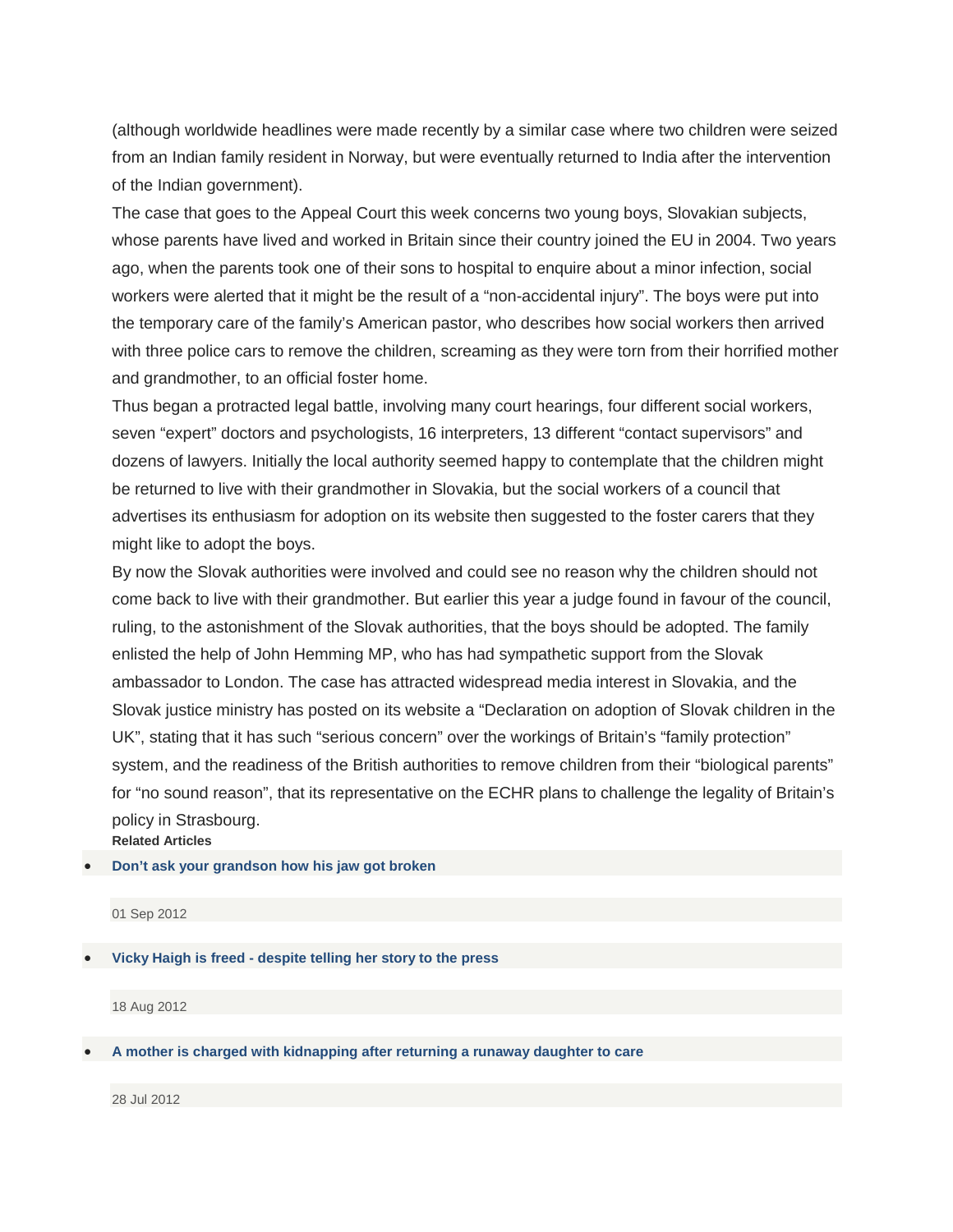• **[A baby comes home – but a mother remains in jail](http://www.telegraph.co.uk/comment/9383388/A-baby-comes-home-but-a-mother-remains-in-jail.html)**

#### 07 Jul 2012

• **[The baby abducted from France is still being kept from its parents](http://www.telegraph.co.uk/comment/9320905/The-baby-abducted-from-France-is-still-being-kept-from-its-parents.html)**

09 Jun 2012

#### • **[Greens and Gummer routed as shale gas wins new enthusiasts](http://www.telegraph.co.uk/comment/9544677/Greens-and-Gummer-routed-as-shale-gas-wins-new-enthusiasts.html)**

#### 15 Sep 2012

Mr Hemming, whose Justice for Families team has been closely involved in putting together the family's plea on Tuesday for leave to appeal against the decision that the children cannot be given into the care of their grandmother, says that the Slovak media claim to know of some 30 other Slovak children taken from their parents in this way. He is also in touch with the authorities of other countries who express similar concern over treatment of their nationals in Britain. "This is a deeply disturbing case," he says, "which only serves to highlight the shock experienced by many foreigners when they discover how the British system works, not least because most come from countries where such things would be unthinkable."

Mr Hemming plans to raise his concerns with the new children's minister, Edward Timpson, a family law barrister who himself has two adopted siblings and whose parents have acted as foster carers to more than 80 children.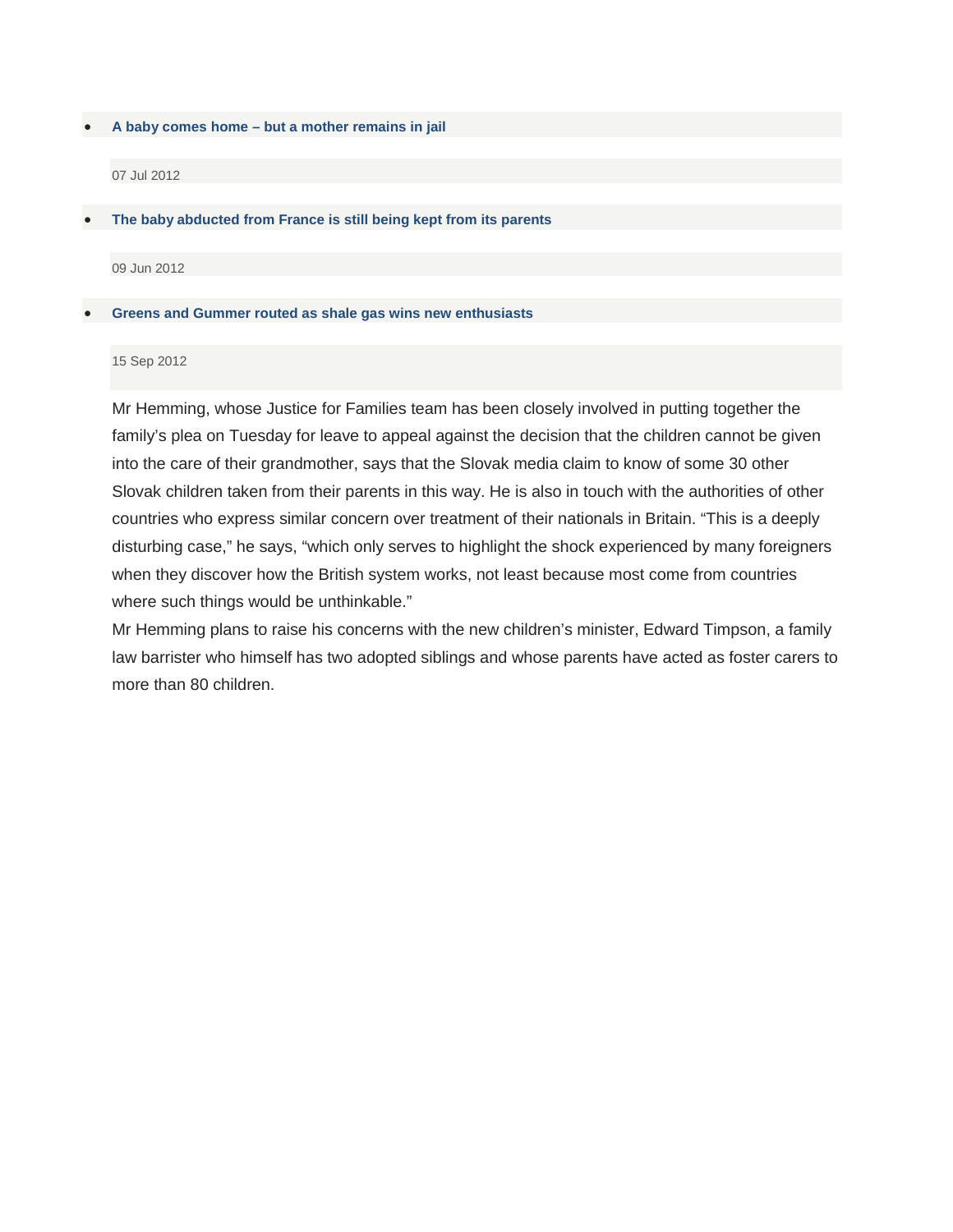# **Norway custody row children return to India**



**AFP** The children were put into foster care by Norwegian child services

last May

**[Continue reading the main story](http://www.bbc.com/news/world-asia-india-17821841#story_continues_1)**

## **Related Stories**

- **[Norway 'not to release' children](http://www.bbc.com/news/world-asia-india-17471017)**
- **[Norway relents on India children](http://www.bbc.com/news/world-asia-india-17192129)**
- **[Envoy in Norway over custody row](http://www.bbc.com/news/world-asia-india-17175823)**

### **Two Indian children who were handed over to their uncle from foster care in Norway have returned to India.**

On Monday, a Norwegian court ruled that the children be allowed to return to India.

Norway's Child Welfare Agency (CWA) said it took the children into custody last May alleging their parents did not adequately look after them.

However, the parents said that "cultural differences" were behind the agency's decision.

The incident has caused a diplomatic row between Norway and India.

TV pictures showed three-year-old Abhigyan and one-year-old Aishwariya Bhattacharya at Delhi's international airport on Tuesday morning. They are on their way to the eastern city of Calcutta.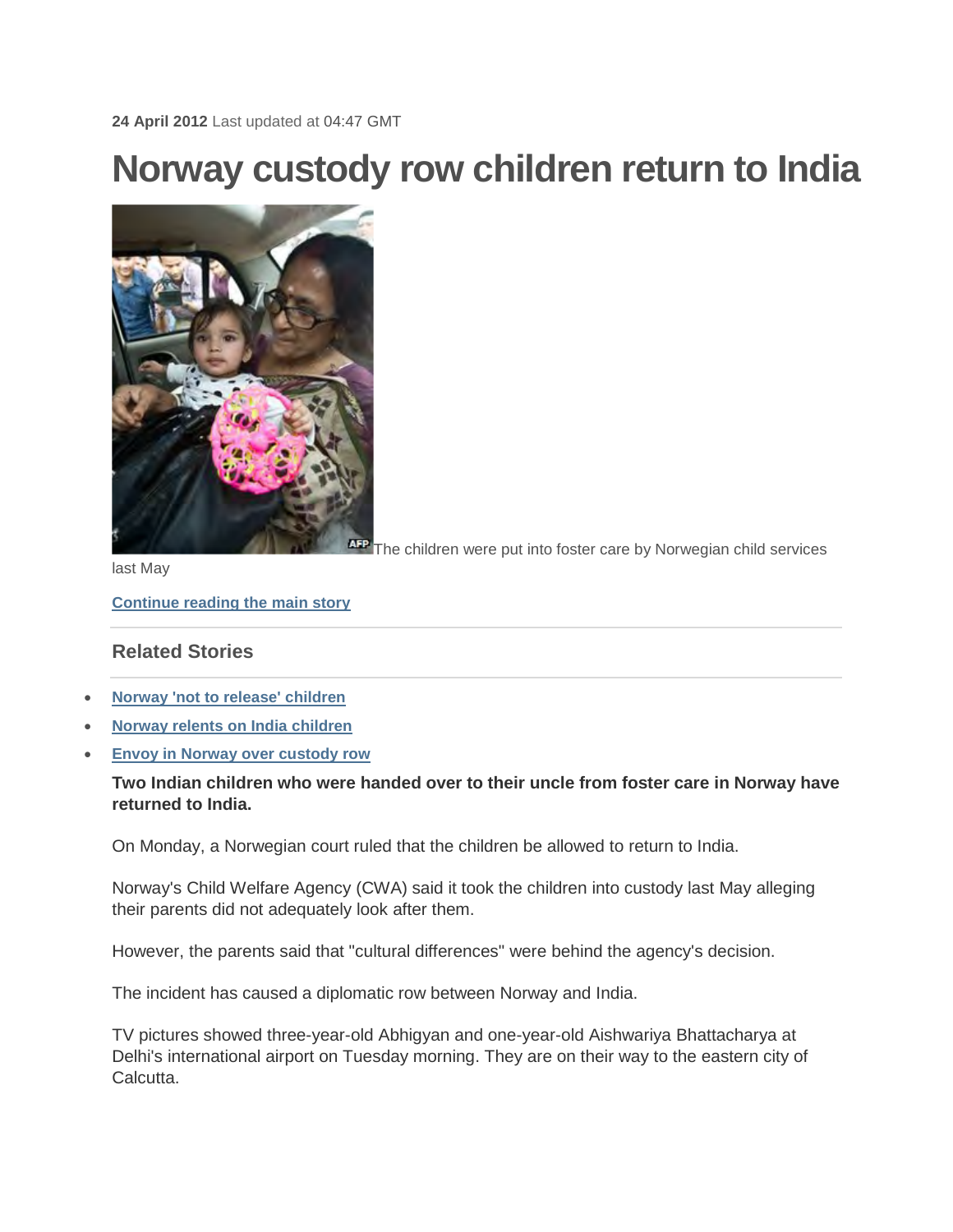The children were met at the airport by Junior Foreign Minister Praneet Kaur.

Foreign Minister SM Krishna said he was "delighted to welcome [the] kids to India".

The children were put into foster care by the CWA after local social services said the children were at risk.

However the parents, Anurup and Sagarika Bhattacharya, who were living in Norway at the time, denied this.

They said that there were "cultural differences" the authorities took exception to, including sleeping with the children and feeding them by hand.

Following discussions, the CWA has reached an agreement with the parents and the children's uncle.

Custody of the children was transfered to the uncle, enabling them to return to India.

The case received extensive media attention in India and provoked public anger, with the Indian government saying that the children should be allowed to live in their own cultural and linguistic environment.

# **More on This Story**

## **Related Stories**

- **[Norway 'not to release' children](http://www.bbc.com/news/world-asia-india-17471017) 22 MARCH 2012**, **INDIA**
- **[Norway relents on India children](http://www.bbc.com/news/world-asia-india-17192129) 28 FEBRUARY 2012**, **INDIA**
- **[Envoy in Norway over custody row](http://www.bbc.com/news/world-asia-india-17175823) 27 FEBRUARY 2012**, **INDIA**
- **[Norway lets India couple see kids](http://www.bbc.com/news/world-asia-india-17076757) 17 FEBRUARY 2012**, **INDIA**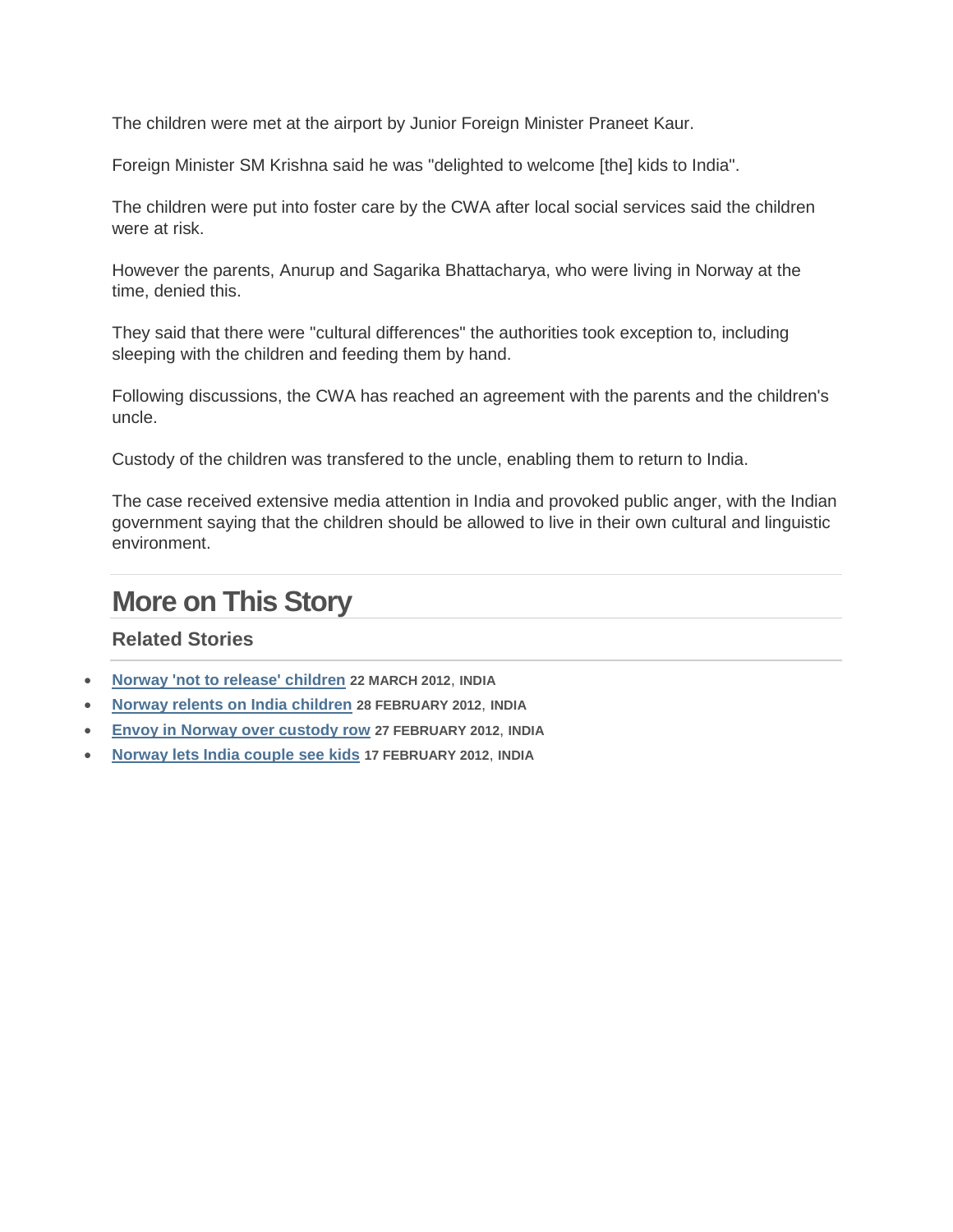# **Repatrierea unor copii români din Italia**

**Ministrul de Externe al României, Lazăr Comănescu, se întâlneşte luni în Italia cu omologul său Franco Frattini, cu care va semna un acord privind repatrierea mai multor copii români.**

Nu se ştie despre câţi copii este vorba. Majoritatea, însă, au fost luaţi de poliţie de pe stradă, pentru că cerşeau, sau din familii - părinții fiind acuzați de rele tratamente.

Copiii sunt acum în centrele de minori din Italia, iar pentru unii dintre ei, potrivit autorităţilor române, ar fi început ilegal - procedurile de adoptie.



Lazăr Comănescu va semna un acord privind repatrierea unor copii români

Autorităţile române nu ştiu numărul exact al copiilor aflaţi în sistemul de protecţie a minorilor din Italia.

Unul dintre ei este un băieţel de aproape trei ani, pe numele său Graţian, dintr-o localitate de lângă Reşiţa.

El a fost luat de poliţia italiană în urmă cu un an.

Bunica băiatului, Olguta Gruia, se afla cu copilul în acel moment.

"Sotul era cu fata la ambasadă, să facă actele, că nouă ne-a dat o femeie foc la baracă, fără să vrea..."

"Eu am rămas cu copilul la magazin să-i iau mâncare. Între timp, copilul a început să plângă după o maşină mică".

"Eu l-am luat, i-am dat să mănânce smântână cu biscuiţi, şi atunci a venit poliţia şi m-a băgat direct în maşină".

"Cică m-a văzut cineva că eu am dat în copil. Dar nu e adevărat. Eu nici n-am atins copilul", spune la BBC doamna Gruia.

De atunci, familia copilului a făcut tot felul de demersuri pentru a-l recupera pe Graţian.

A angajat un avocat, după ce iniţial a avut unul din partea Ambasadei României în Italia, însă nu a reuşit să afle nici măcar unde se găseşte copilul.

"De când l-au luat, nu l-am mai văzut niciodată. Nu mi-au

arătat nici o poză măcar...poate fi dat la o familie, poate fi mort...nu ştim nimic!", spune mama băiatului, Grațiela Gruia.



Autorităţile române nu ştiu numărul exact al copiilor aflați în sistemul de protecție a minorilor din Italia